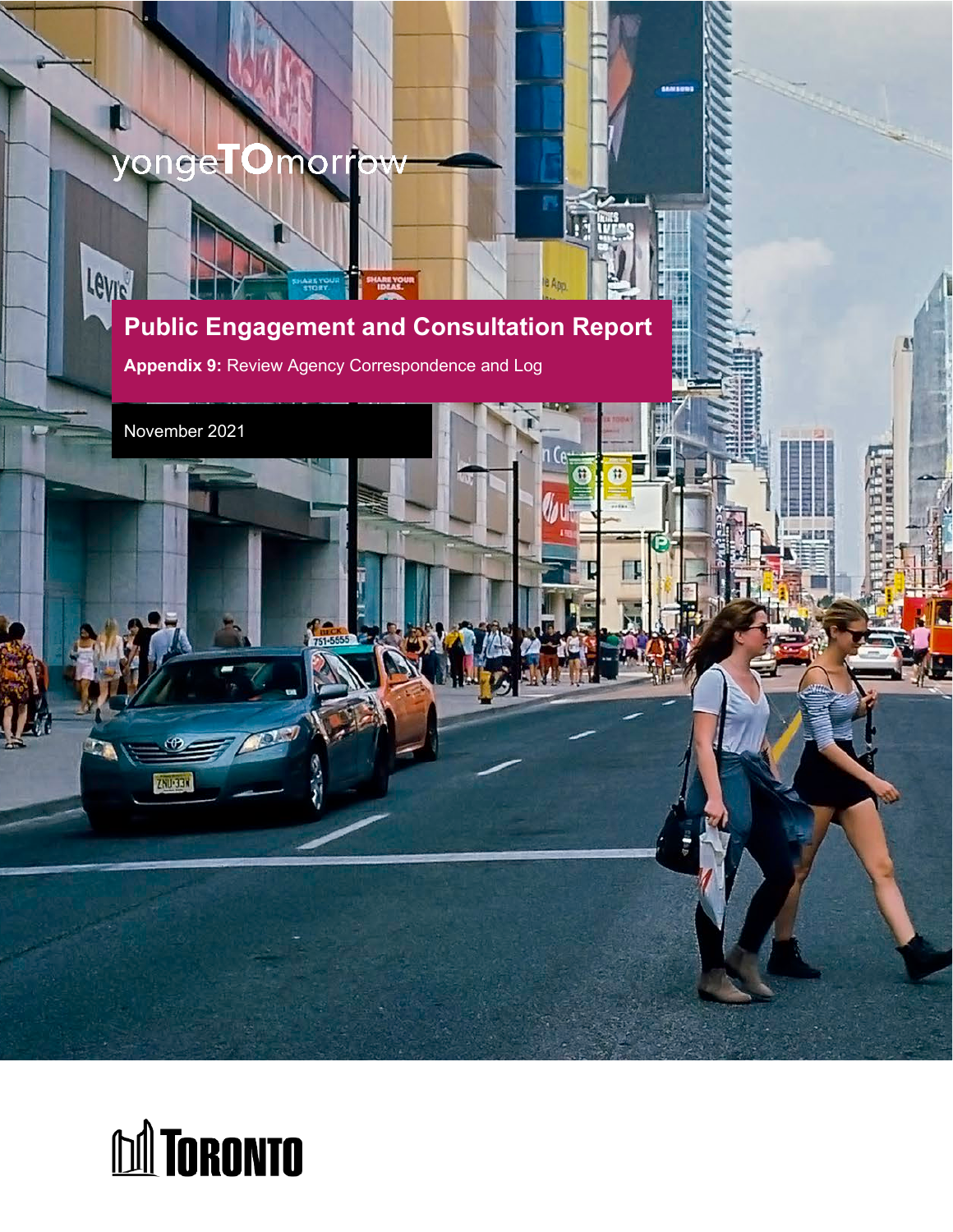## **YongeTOmorrow Agency Correspondance and Log**

Association Conseil des écoles catholiques du Centre-Est Enbridge Gas Distribution (UTILITY) Environment Canada, Great Lakes and Corporate Affairs GO Transit and Metrolinx Greater Toronto Airport Authority Hydro One Networks Inc. Ministry of Advanced Education, Skills & Training Ministry of Colleges and Universities Ministry of Economic Development, Job Creation and Trade Ministry of Education Ministry of Energy, Northern Development and Mines Ministry of Environment, Conservation and Parks Ministry of Heritage, Sport, Tourism and Cultural Industries Ministry of Transportation Ontario Provincial Police Toronto Catholic District School Board Toronto District School Board Toronto Fire Services Toronto Paramedic Services Toronto Police Services Toronto Public Health Transport Canada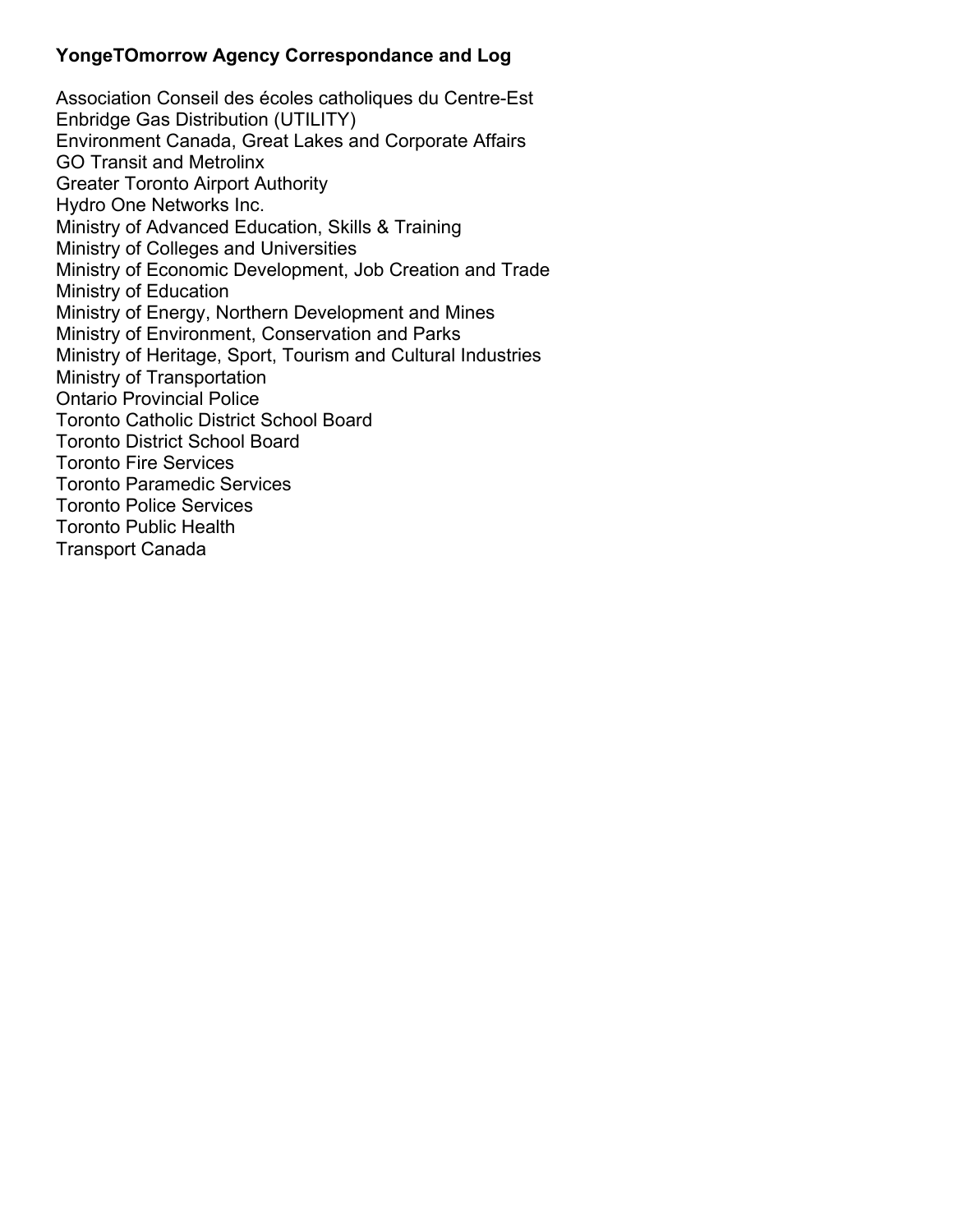| <b>Date</b> | <b>Agency/Utility</b>                                                         | <b>Name</b>                                 | <b>Message</b>                                                                                            | <b>Response</b>          | <b>Action/Notes</b>                                                                                                           |
|-------------|-------------------------------------------------------------------------------|---------------------------------------------|-----------------------------------------------------------------------------------------------------------|--------------------------|-------------------------------------------------------------------------------------------------------------------------------|
| 01/09/2019  | Ministry of<br>Environment,<br>Conservation and<br>Parks (MECP)               | Chunmei Lui                                 | Study initiation letter                                                                                   |                          |                                                                                                                               |
| 01/24/2019  | Ministry of<br>Environment,<br>Conservation and<br>Parks (MECP)               | Chunmei Lui                                 | Indigenous Engagement No<br>impact to natural features<br>or archaeological resources                     |                          |                                                                                                                               |
| 27/4/2020   | <b>Enwave Energy</b><br>Corp                                                  |                                             | On1call enquiry                                                                                           | Locates<br>received      | Detailed design co-<br>ordination required at<br>subsequent stage to<br>the EA                                                |
| 6/2/2020    | On1call (various<br>utility companies)                                        |                                             | General enquiry                                                                                           |                          |                                                                                                                               |
| 6/2/2020    | Beanfield<br>Metroconnect                                                     |                                             | Email confirmation that no<br>apparatus affected by the<br>proposals                                      |                          |                                                                                                                               |
| 6/2/2020    | Telus                                                                         |                                             | Email confirmation that no<br>apparatus affected by the<br>proposals                                      |                          |                                                                                                                               |
| 7/10/2020   | Enbridge (Gas)                                                                |                                             | No renewals proposed or<br>conflicts with proposals<br>(email)                                            |                          | Detailed design co-<br>ordination required at<br>subsequent stage to<br>the EA                                                |
| 7/10/2020   | Bell                                                                          |                                             | Various requirements to<br>relocate cables due to the<br>proposals                                        |                          | Detailed design co-<br>ordination required at<br>subsequent stage to<br>the EA                                                |
| 04/30/2019  | <b>TRCA</b>                                                                   | Leila Sotoudeh                              | No areas of interest.<br>Remove from list                                                                 | N/A                      |                                                                                                                               |
| 05/09/2019  | Infrastructure<br>Ontario                                                     | Vanessa Wu                                  | No IO properties in study<br>area. Remove from list.                                                      | N/A                      | Removed.                                                                                                                      |
| 05/27/2019  | Teraspan                                                                      | Tej Dhillon                                 | No utility in area.                                                                                       |                          | Removed.                                                                                                                      |
| 05/29/2019  | Ontario Ministry of<br><b>Natural Resources</b><br>and Forestry<br>(MNRF)     | <b>Bohdan</b><br>Kowalyk                    | No areas of interest<br>identified but reach out if<br>this changes.                                      | Acknowledged<br>receipt. |                                                                                                                               |
| 08/26/2019  | Hydro One                                                                     | Secondary<br>Land Use                       | Under review.                                                                                             |                          |                                                                                                                               |
| 09/04/2019  | Hydro One                                                                     | Secondary<br>Land Use                       | Existing high voltage<br>transmission facilities<br>confirmed in study area.                              |                          | Record drawings<br>indicate no conflict,<br>but detailed design<br>co-ordination required<br>at subsequent stage<br>to the EA |
| 11/07/2019  | <b>Ontario Power</b><br>Generation                                            | <b>Tammy Wong</b>                           | Remove from list                                                                                          | N/A                      | Removed.                                                                                                                      |
| 09/21/2020  | Ministry of Heritage,<br>Sport, Tourism and<br>Culture Industries<br>(MHSTCI) | Joseph Harvey<br>on behalf of<br>Dan Minkin | Proponent required to<br>determine a project's<br>potential impact on cultural<br>heritage resources. The |                          | Forwarded to Project<br>Team for action<br>04/26/2021<br>Heritage,<br>Archaeology<br>reports shared                           |
| 09/30/2020  | Telecon                                                                       | Mary Tina                                   | Confirmation if utility<br>request.                                                                       | Confirmed.               |                                                                                                                               |
| 09/10/2020  | <b>TRCA</b>                                                                   | Luka Medvid                                 | Remove from list                                                                                          | N/A                      | Removed.                                                                                                                      |